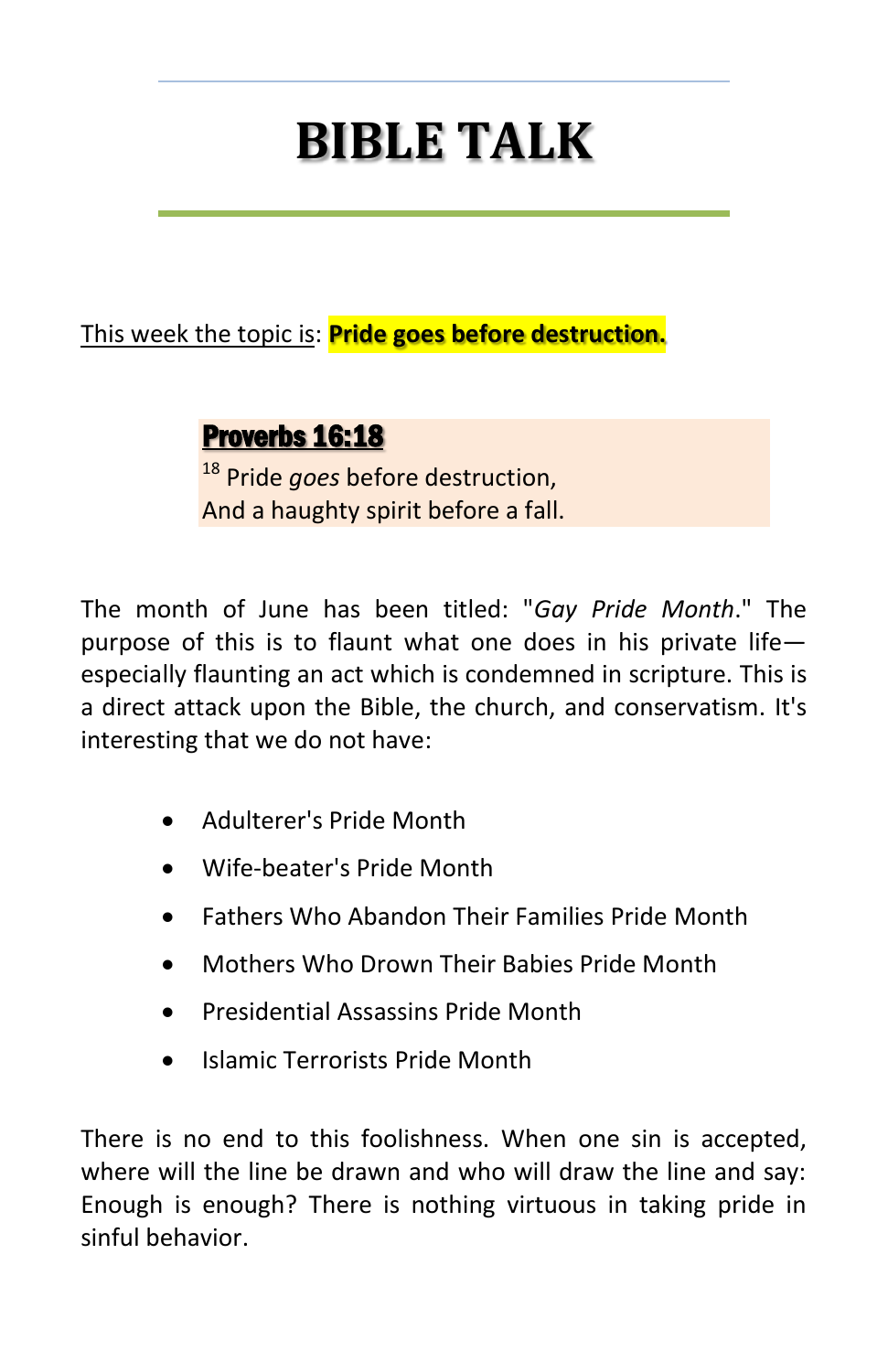#### Jeremiah 6:15

<sup>15</sup> Were they ashamed when they had committed abomination? No! They were not at all ashamed; Nor did they know how to blush. Therefore they shall fall among those who fall; At the time I punish them, They shall be cast down," says the LORD.

Listen well to what that passage says. Because people could no longer be ashamed of their sinfulness, God promises they will fall and, in the end, be punished.

The real issue in all of this is simply:

- Is there a Creator Who created all that is in heaven and in earth?
- If there is such an almighty Creator, is He entitled to make the rules for life on the earth He created?
- If so, no one should be taking pride in what He says is sinful.

The homosexual who claims to be an atheist is more consistent than the homosexual who claims to believe in God. The scriptures are clear about what God has said about homosexual behavior:

### Romans 1:26-27

26 For this reason God gave them up to vile passions. For even their women exchanged the natural use for what is against nature.

 $27$  Likewise also the men, leaving the natural use of the woman, burned in their lust for one another, men with men committing what is shameful, and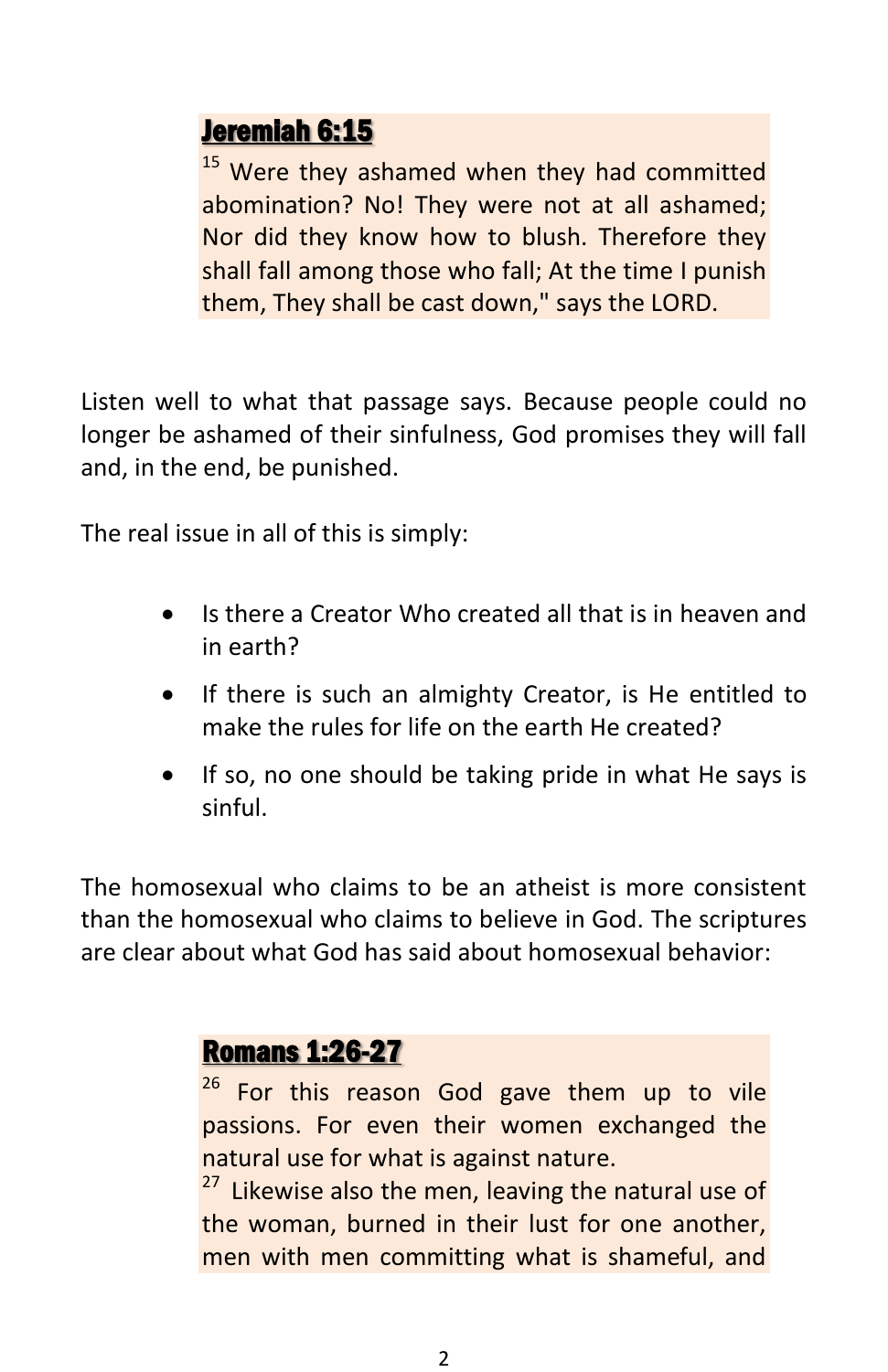receiving in themselves the penalty of their error which was due.

# 1 Corinthians 6:9-10

<sup>9</sup> Do you not know that the unrighteous will not inherit the kingdom of God? Do not be deceived. Neither fornicators, nor idolaters, nor adulterers, nor homosexuals, nor sodomites,

<sup>10</sup> nor thieves, nor covetous, nor drunkards, nor revilers, nor extortioners will inherit the kingdom of God.

## Jude 1:7

 $<sup>7</sup>$  as Sodom and Gomorrah, and the cities around</sup> them in a similar manner to these, having given themselves over to sexual immorality and gone after strange flesh, are set forth as an example, suffering the vengeance of eternal fire.

These passages are enough to prove the point that homosexual behavior is nothing to be proud about. It is sinful and those who practice homosexual sex are called upon to repent.

God loves the homosexual just like God loves *the father who abandons his family* and just like God loves *the mother who drowns her babies*. He does not love nor approve of their actions. He wants all of these people to repent of their ungodly behavior. He warns all of these people that a judgment day is coming and each one who does not repent will be lost forever in hell. Just because scripture teaches God loves sinners, this should not be interpreted to mean such sinful behavior is acceptable, of no consequence, and people should celebrate and take pride in participating in such sinful behavior. Truly, as Proverbs 16:18 says, "*Pride goes before destruction*." The reason for this is: When a